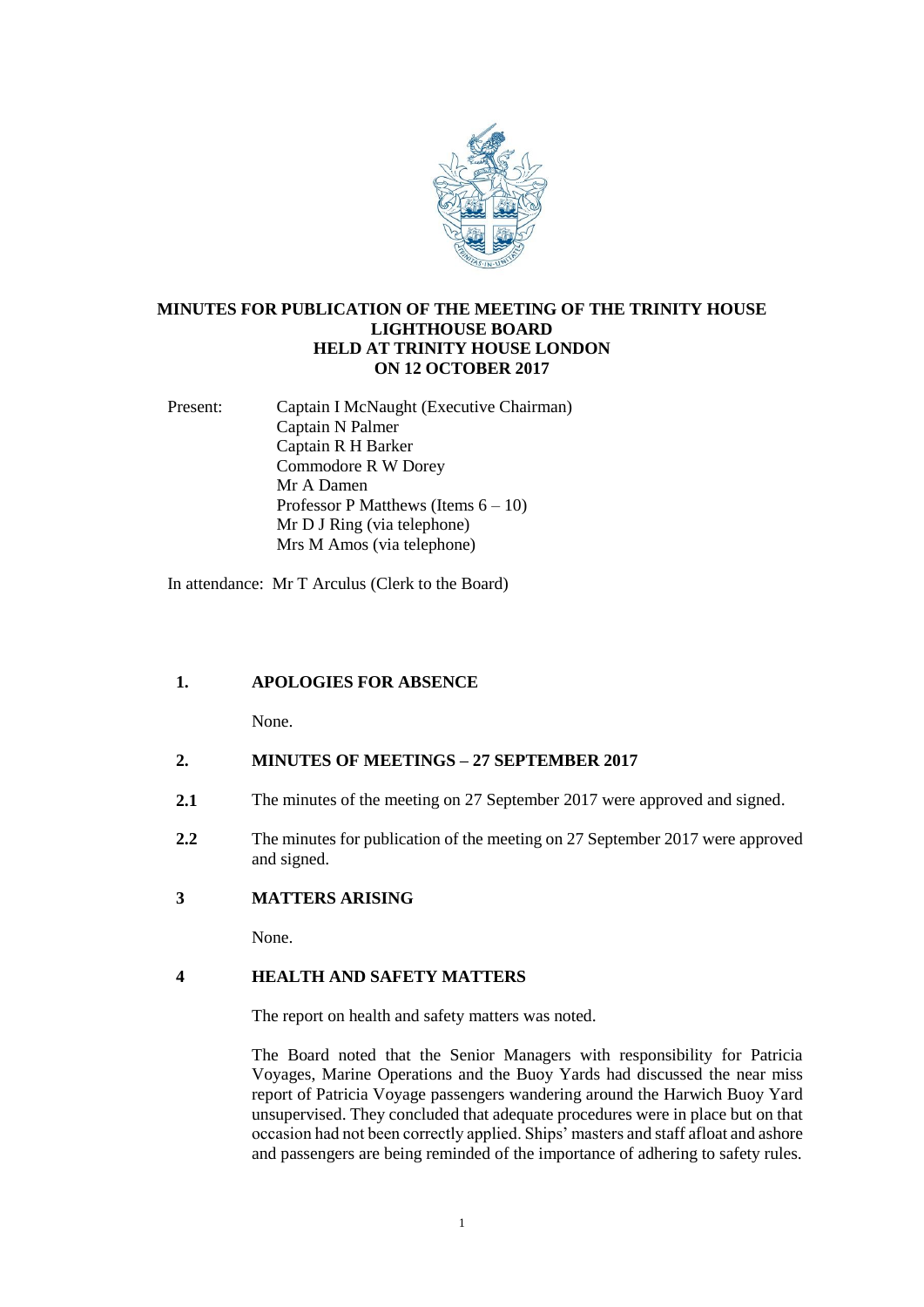The Board requested the inclusion of a graph showing trends in accident statistics from previous years **[Action: Clerk].**

# **5 JSB MATTERS**

#### **5.1 JSB MEETING AGENDA**

The Board reviewed the JSB draft agenda.

The Clerk was asked to clarify the timings for Part 3 of the JSB meeting. **[Action: Clerk]**

### **5.2 JSB STRATEGIC AGENDA**

The Board reviewed the JSB Strategic Agenda.

### **6 STRATEGIC MATTERS**

## **6.1 CORPORATE PLAN**

Mr Damen introduced the final version of the 2018-2023 Corporate Plan which had been shared in draft version during previous Board meetings. The 2018-2023 Plan projection is for an RPI minus 2.5% over the RPI period versus a target of 2%.

The Board requested that a comment should be added to the Royal Sovereign section on safety risk assessment in relation to the hazardous structure **[Action: Mr Damen].** The Examiners will consider making it an 'area to be avoided' or a TEZ **[Action: Captain Barker].**

The Corporate Planning Multi-Lateral meeting will be held on 30 November at 1530 at DfT. Captain McNaught and Mr Ring will attend **[Action: Captain McNaught to advise Mr Paul Whiteside (DfT].**

The Board discussed Appendix 3 and the need to show how hard TH's assets are being made to work. In relation to this the Board discussed the KPIs and the use of TUDs data. Mr Damen will strengthen section 3.4 to highlight the dual purpose nature and utilisation of the ships during the preceding years. **[Action: Mr Damen].**

Mr Damen was asked to review the wording in the Executive Summary to consider whether it says clearly enough that the Corporate Plan relates to TH in its capacity as a GLA **[Action: Mr Damen].**

The Board approved the Corporate Plan and authorised Mr Damen to make the necessary changes and submit this plan to DfT in accordance with the set timelines **[Action: Mr Damen].**

**7 OTHER MATTERS TO BE NOTED OR APPROVED**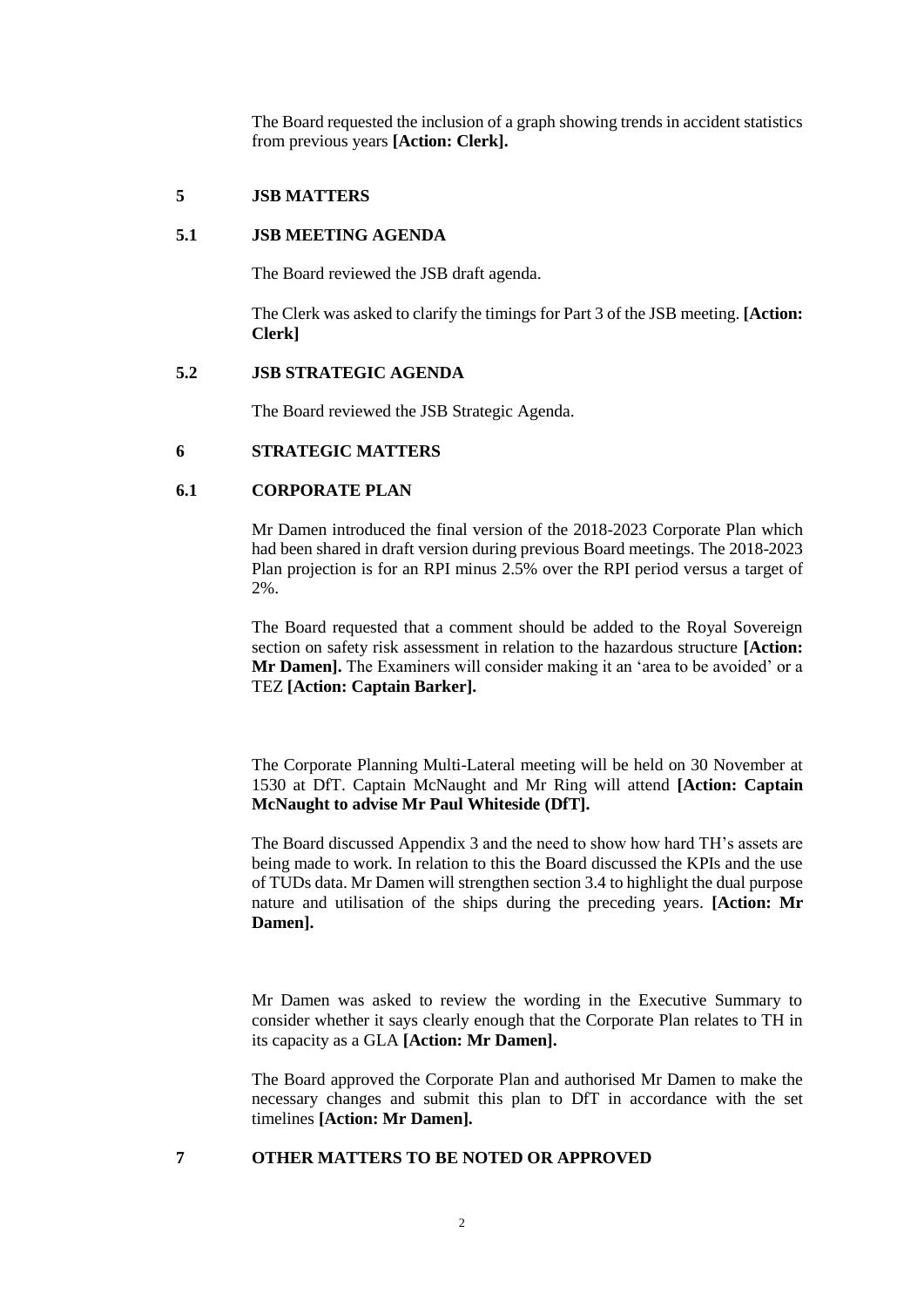## **7.1 MINUTES OF AUDIT AND RISK ASSURANCE COMMITTEE MEETING ON 27 SEPTEMBER 2017**

Approved.

## **7.2 VERBAL REPORT OF CHIEF EXECUTIVES' COMMITTEE MEETING ON 5 OCTOBER 2017**

Captain McNaught reported on the proceedings of the CEC meeting. The main topic of discussion was the Fleet Review. Corporate Plans of the GLAs were also discussed.

Monitoring was discussed. The DfT would not sanction a simplified process for a single tender action (STA) for NLB to adopt TH's system so NLB is leading a tender exercise for a new NLB system. In due course TH will be able to decide whether to adopt NLB's solution. Mr Damen further explained the solution offered by DfT to continue to pursue the STA route however on evaluation this suggested route was, cumbersome, provided no assurance that an STA would be granted and included a number of inherent risks which effectively made the 'go out to Tender' route a more viable proposition. Captain Palmer will raise this at the JSB meeting in his capacity as Chair because this represents a divergence from the principle of closer inter-GLA co-operation. The Board wished the minutes to record that TH's offer to assist NLB with use of its monitoring system remains open.

The CEC also discussed the helicopter contract. Savings must be identified and demonstrated to the Lights Advisory Committee. A tri-GLA audit is currently being conducted into the realisation of benefits and will look at the appropriateness of the cost savings methodology.

#### **8 FLEET REVIEW**

## **8.1 BRAEMAR REPORT**

The first draft was received 11 October. The Working Group will regroup on Monday 16 October to decide on the initial feedback. The second or final draft of the report should then be delivered to the Project Board.

Commodore Dorey will review the report in detail and identify what conclusions can be drawn from it.

The Board was asked to review the Report and send comments to Commodore Dorey by 16 October **[Action: Board].**

### **9 ANY OTHER BUSINESS**

The Board requested that a meeting of the Future 500 Steering Group should be convened on the afternoon of the 23 November after the JSB meeting. **[Action: Clerk].**

Rod Paterson (Deputy Director of Maritime, DfT) should be invited to tour the Harwich Depot **[Action: Captain McNaught].**

Professor Matthews reported on his meeting on 11 October 2017 with Roger Hargreaves and Rod Paterson (DfT).